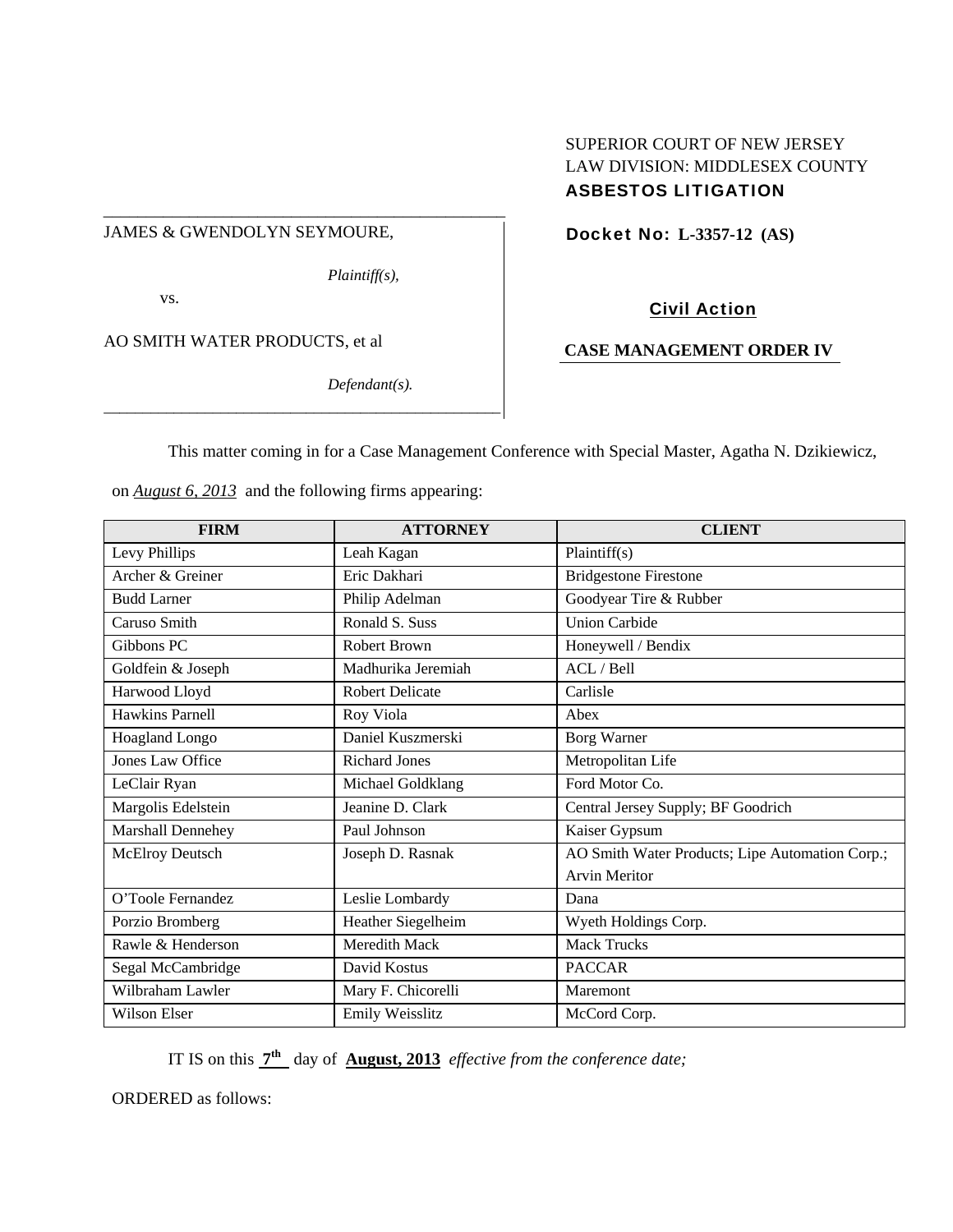Counsel receiving this Order through computerized electronic medium (E-Mail) shall be deemed by the court to have received a copy of the filed original court document. Any document served pursuant to this Order shall be deemed to be served by mail pursuant to *R*.1:5-2.

## **DISCOVERY**

- August 6, 2013 Defendants Mack, Pacor, and Ryder shall provide 2 possible dates for corporate representative depositions by this date.
- October 15, 2013 Depositions of corporate representatives shall be completed by this date.

## **EARLY SETTLEMENT**

October 15, 2013 Settlement demands shall be served on all counsel and the Special Master by this date.

### **SUMMARY JUDGMENT MOTION PRACTICE**

- November 8, 2013 Summary judgment motions limited to product identification issues shall be filed no later than this date.
- December 6, 2013 Last return date for product identification summary judgment motions.

### **MEDICAL DEFENSE**

January 10, 2014 Defendants shall identify its medical experts and serve medical expert reports, if any, by this date.

#### **LIABILITY EXPERT REPORTS**

January 10, 2014 Defendants shall identify its liability experts and serve liability expert reports, if any, by this date or waive any opportunity to rely on liability expert testimony.

#### **EXPERT DEPOSITIONS**

January 31, 2014 Expert depositions shall be completed by this date. To the extent that plaintiff and defendant generic experts have been deposed before, the parties seeking that deposition in this case must file an application before the Special Master and demonstrate the necessity for that deposition. To the extent possible, documents requested in a deposition notice directed to an expert shall be produced three days in advance of the expert deposition. The expert shall not be required to produce documents that are readily accessible in the public domain.

#### **PRE-TRIAL AND TRIAL**

January 30, 2014 @ 10:00am Settlement conference. All defense counsel shall appear with authority to negotiate settlement and have a representative authorized to negotiate settlement available by phone. Any request to be excused from the

\_\_\_\_\_\_\_\_\_\_\_\_\_\_\_\_\_\_\_\_\_\_\_\_\_\_\_\_\_\_\_\_\_\_\_\_\_\_\_\_\_\_\_\_\_\_\_\_\_\_\_\_\_\_\_\_\_\_\_\_\_\_\_\_\_\_\_\_\_\_\_\_\_\_\_\_\_\_\_\_\_\_\_\_\_\_\_\_\_\_\_\_\_\_\_\_\_\_\_\_\_\_\_\_\_\_\_\_\_\_